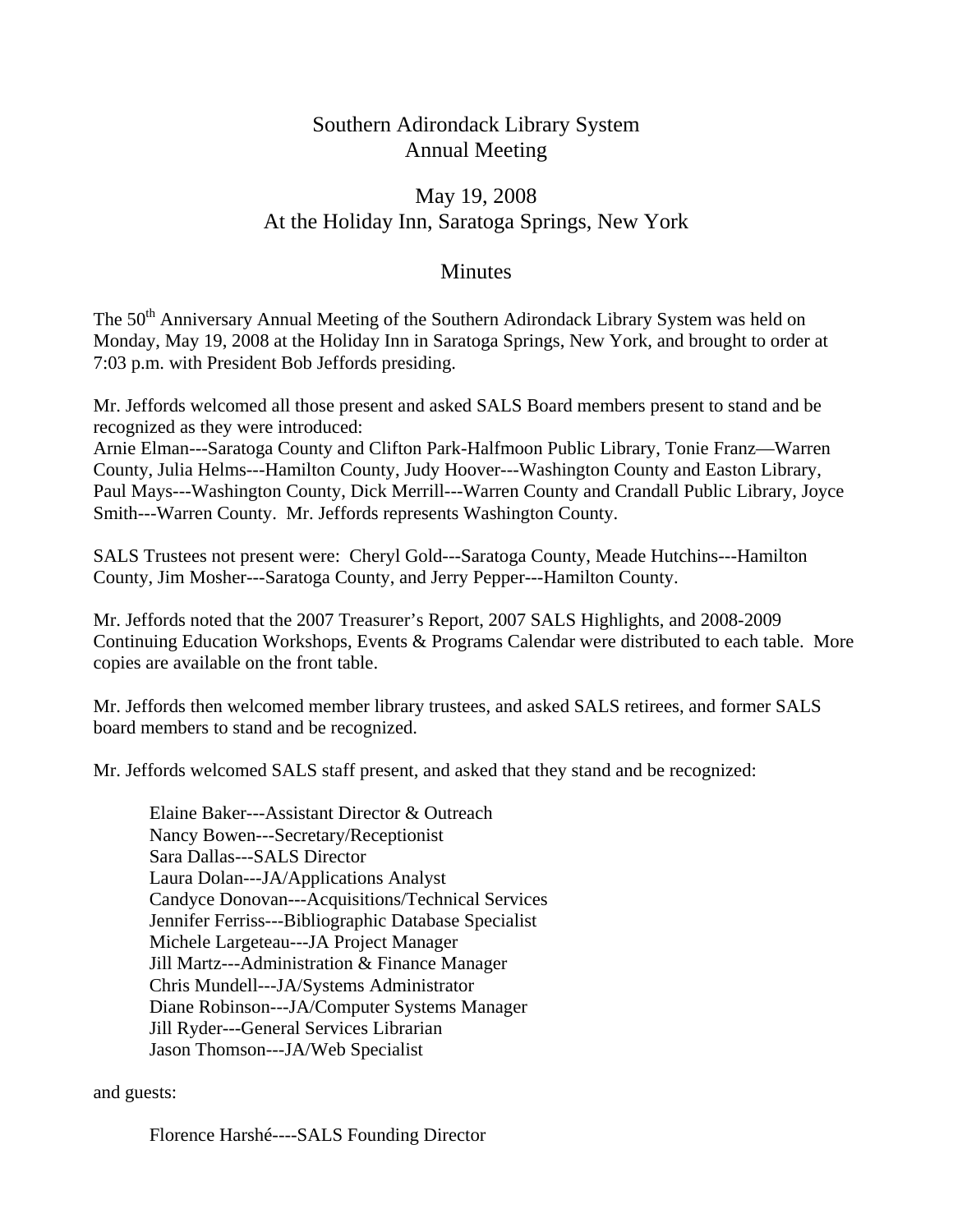*SALS Annual Meeting Minutes, May 19, 2008……………………………………………………………….2* 

 Mike O'Connor---SALS Former Director Miriam Meier---SALS Former Director

 Michael Mansion---representing Senator Hugh Farley Mike Miller---representing Assemblyman James Tedisco

Mr. Jeffords asked Mssrs. Mansion and Miller if they would like to say a few words. Mssrs. Mansion and Miller presented SALS with a joint resolution honoring SALS on the Anniversary of continuous service (copy attached to the Official Minutes).

Mr. Jeffords recognized SALS board members for service:

 Meade Hutchins---10 years---Hamilton County representative (2 terms) Tonie Franz---7 years---Warren County representative (1 full term and a partial term) Paul Mays---elected in October 2007 to complete Richard Ring's term---Washington County

SALS Staff present recognized for service:

Candyce Donovan---10 years---Acquisitions

Staff not present:

 Linda DeMayo---10 years---Acquisitions Mary Hanley---10 years---JA/Computer Services System Specialist Bill Rougier---10 years---Custodian/Maintenance

Mr. Jeffords then announced that the business meeting would pause for dinner.

After dinner, Mr. Jeffords announced the Election of Trustees to fill vacancies for Hamilton, Warren and Washington Counties and since Jim Mosher, Chair of the Trustee Nominating Committee was unable to be present at this meeting, he would give the report.

The Trustee Nominating Committee consisted of Dick Lasher of the Town of Inlet Public Library, representing Hamilton County, Jack Ditch of the Schuylerville Public Library, representing Saratoga County, John Plantier of the Hadley-Luzerne Public Library, representing Warren County, and Clem Crowe of the Cambridge Public Library, representing Washington County. An April 12<sup>th</sup> "Notice of Annual Business Meeting" informed every member library trustee of the Trustee Nominating Committee's choice of candidates. Mr. Jeffords thanked the Trustee Nominating Committee for their work and submitted the following names for five year terms to expire in 2013:

> Hamilton County---Russell DeFonce Warren County---Sandi Payne Washington County---Paul K. Mays

Brief biographical information about these nominees was provided in the April  $12<sup>th</sup>$  notice. Mr. Jeffords asked if there were any nominations from the floor.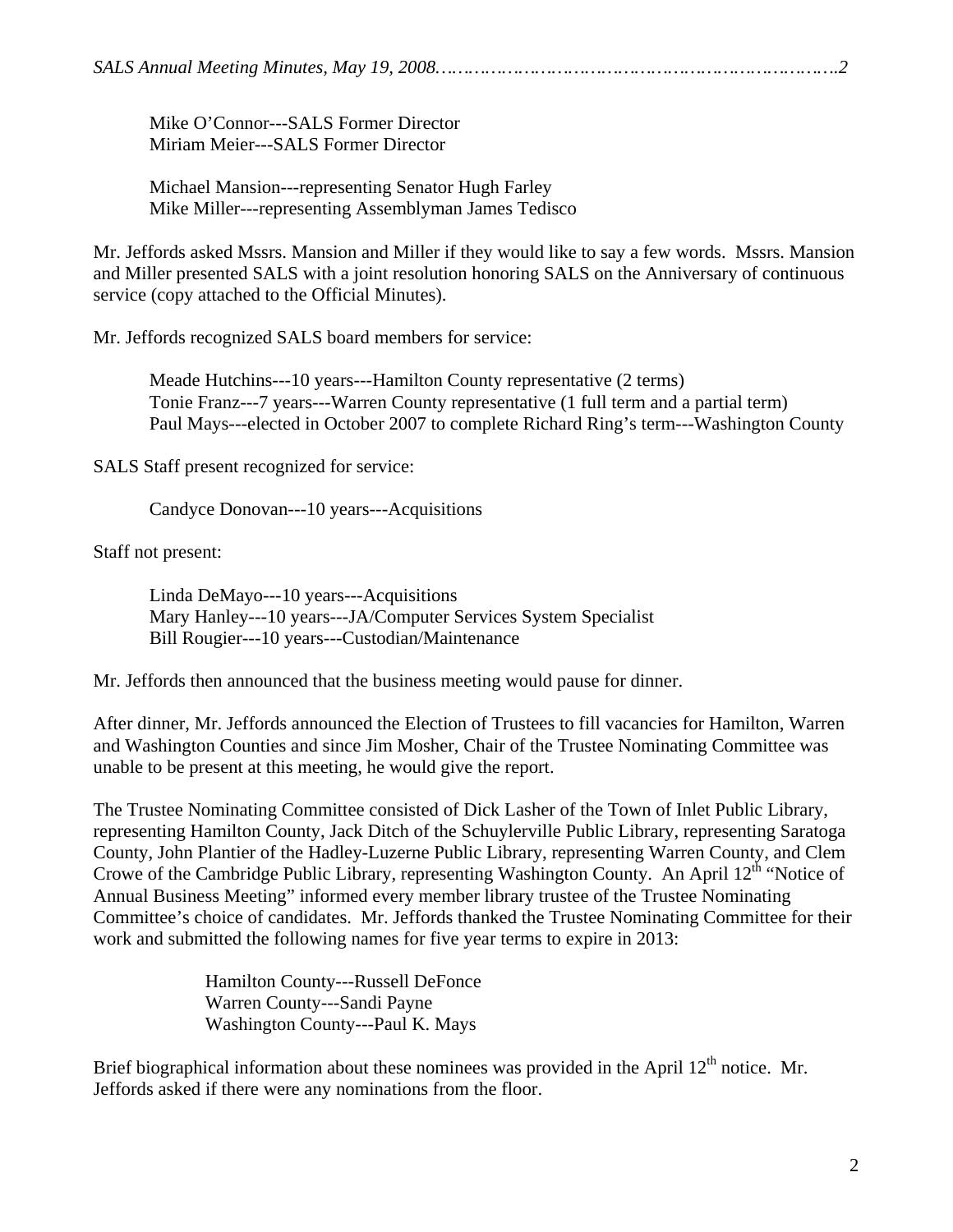Hearing none, Mr. Jeffords instructed the secretary to cast one ballot each for the persons nominated by the Trustee Nominating Committee who are hereby elected by acclamation by the trustees of the member libraries of the Southern Adirondack Library System.

Mrs. Julia Helms, member of the Library Services Committee, was asked to present the Library Program of the Year Awards. Mrs. Helms briefly reviewed the winning programs and spoke of the community involvement and creativity of the programs. The Library Services Committee chose:

## *Only the Message Mattered* from the Greenwich Free Library

To raise awareness of local history, the Greenwich Free Library commissioned local musician/songwriter/performer Bob Warren to compose a song cycle based on Susan B. Anthony's formative years living in Battenville in the 1820s until the 1840s. The songs and narratives in the work he created, *Only the Message Mattered*, are based on materials held in the library's Gill Room historical collection. The songs reveal how her every-day life in the small hamlet of Battenville shaped her thoughts and the eventual path she would follow as a crusader for the rights of women.

On September 15, 2007, the song cycle was performed as part of a weekend of events, *Steal Away to Freedom V*, sponsored by the NorthStar Historical Project, Greenwich Free Library, Greenwich Historical Association, Greenwich Central School, and Hubbard Hall. The performance was held in Hubbard Hall in Cambridge, NY, the site of one of Susan B. Anthony's speeches. Singers at the performance (Brittany Rivers, Barbara Skiff, Audrey Fischer, Rebecca Rogers, Mariah Smith, and Victoria Hitchcock) represented Susan, members of her family and colleagues. Accompanists were Monica Roach on cello and Bob Warren on piano. Over 90 persons attended the event and a lively discussion followed the performance. The event was photographed by Clifford Oliver Mealy.

#### *Strengthening Families* from the Saratoga Springs Public Library

The parenting program, *Strengthening Families*, was presented at the Saratoga Springs Public Library in the fall of 2007. The program is an innovative community partnership developed between Laura Clark, Parenting Librarian, and Cathy Geniti of the Saratoga Center for the Family. This program complements the library's many other parenting programs. It serves the needs of a diverse crossgenerational audience—parents/caregivers and their children ages 10-14 years. The eight-week program helps parents show love and set limits. It helps youth develop skills in handling peer pressure and building a positive future. It helps families communicate and have fun together. During the first hour of each session, parents and youth meet separately. In the second hour they come together to share what they've learned and enjoy a light meal. Demand for participation has been so strong the library will offer another session in the spring of 2008. This partnership has truly made a difference to families who participated in this nurturing program.

Miss Judy Hoover, as Chair of the Personnel Committee, was asked to present the Library Trustee of the Year Awards:

#### *Cynthia Fosberry* from the Hadley-Luzerne Public Library

In recognition of her hard work, dedication and endless contributions in the name of the Library. Cynthia's involvement with the library spans three decades. As a member of the volunteer committee formed to establish a library in Lake Luzerne, Cynthia was instrumental in the library achieving its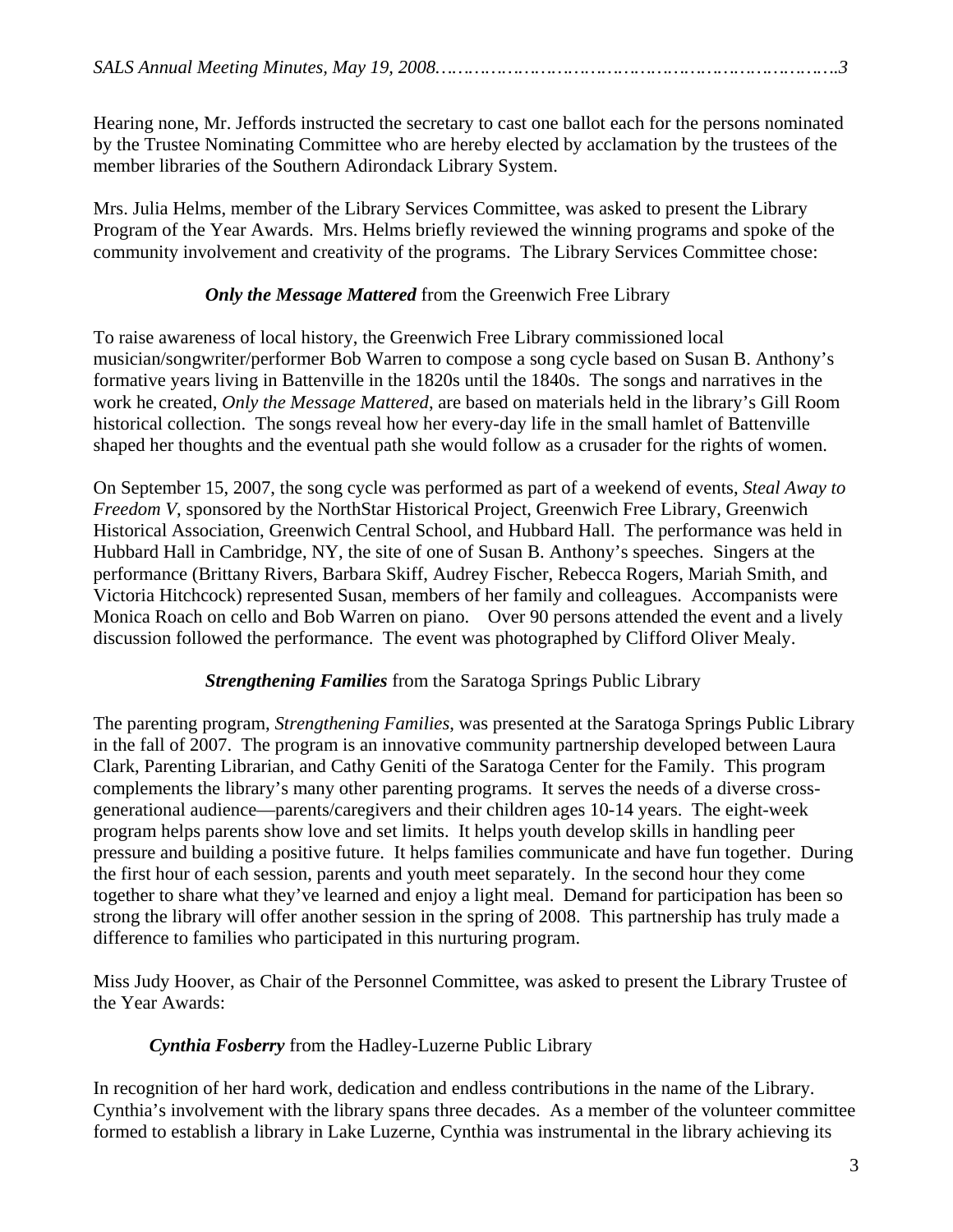provisional charter in 1969. She helped open the library to the community, serving as librarian from 1970-1971. Through her involvement, both officially and informally, she helped the library obtain its Absolute Charter, install a handicap ramp, expand its collections, and expand and renovate the library building. Since 1995 Cynthia has been an active member of the board of Trustees, holding the offices of Secretary, Vice-President, and, from 2001-2005, President. The Board nominated Cynthia because she is "a truly remarkable community-spirited, giving person."

### *Joseph E. Mastrianni* from the Bolton Free Library

In recognition of and appreciation for his transformative leadership, professionalism and vision. Bolton Free Library dedicated its 2008-2018 Plan of Service to Joseph E. Mastrianni. The library was his first love, and through his vision, the library offers the community "education, motivation, humor, courage, significance, friendship, the breadth of human experience." His accomplishments include the 24/7 WiFi Program, the creation of a Children's Corner, the development of a Plan of Service to serve as a strategic roadmap for the next 10 years, a parking and landscaping plan, and the expansion of programs and services through the Friends of the Library. His son Jim calls Joe "Dynamic…a remarkably kind, generous and optimistic man whose favorite expressions were 'take the high road' and 'aren't we lucky." The Bolton Library says, "He and his talents took that road for us; as a result of his leadership, we are lucky." In memory of his outstanding service, this award is presented posthumously to his family.

Miss Hoover then presented a Staff Award to Candyce Donovan, Acquisitions, for her 10 years of service.

Annette Parrott from the Whitehall Free Library was asked to come to the podium. Ms. Parrott then presented a Certificate of Appreciation from Whitehall Free Library to Frank Kingsley for his 40 years of service.

Mr. Jeffords asked Christine McDonald, Director at Crandall Public Library, for the Central Library Report. Ms. McDonald presented a Resolution of Congratulations to Mr. Jeffords on the occasion of SALS 50<sup>th</sup> Anniversary, then gave the Central Library Report (copies attached to the Official Minutes).

Mrs. Sara Dallas, SALS Director, thanked everyone for joining SALS to celebrate our 50<sup>th</sup> Anniversary. SALS was the first Public Library System in New York State! And to celebrate, we are celebrating the book and reading. As a gift of celebration to our member libraries, Storyteller programs Notice our new logo; it is up for an award. There are pens and sticky note pads on the tables so you can take notes during Nancy Pearl's speech. Please take a look at our highlights from 2007, and the list of Continuing Education Workshops and Programs. We hope you can join us.

Mr. Jeffords asked the audience if there were any questions for the Board or Director. Hearing none, Mr. Jeffords introduced Nancy Pearl who will speak about "The Pleasures and Perils of a Life of Reading." Mrs. Pearl is a best selling author, book reviewer, and model for a librarian action figure. The New York Times calls Nancy the talk of librarian circles, and her appearances at libraries and bookstores draw standing room only crowds. She is the former Executive Director of the Washington Center for the Book at the Seattle Public Library and can be heard on WAMC Roundtable at 11 a.m. This is your opportunity to meet Nancy and to ask your questions about books, reading recommendations, and her career as a lifelong book lover. Mrs. Pearl-----